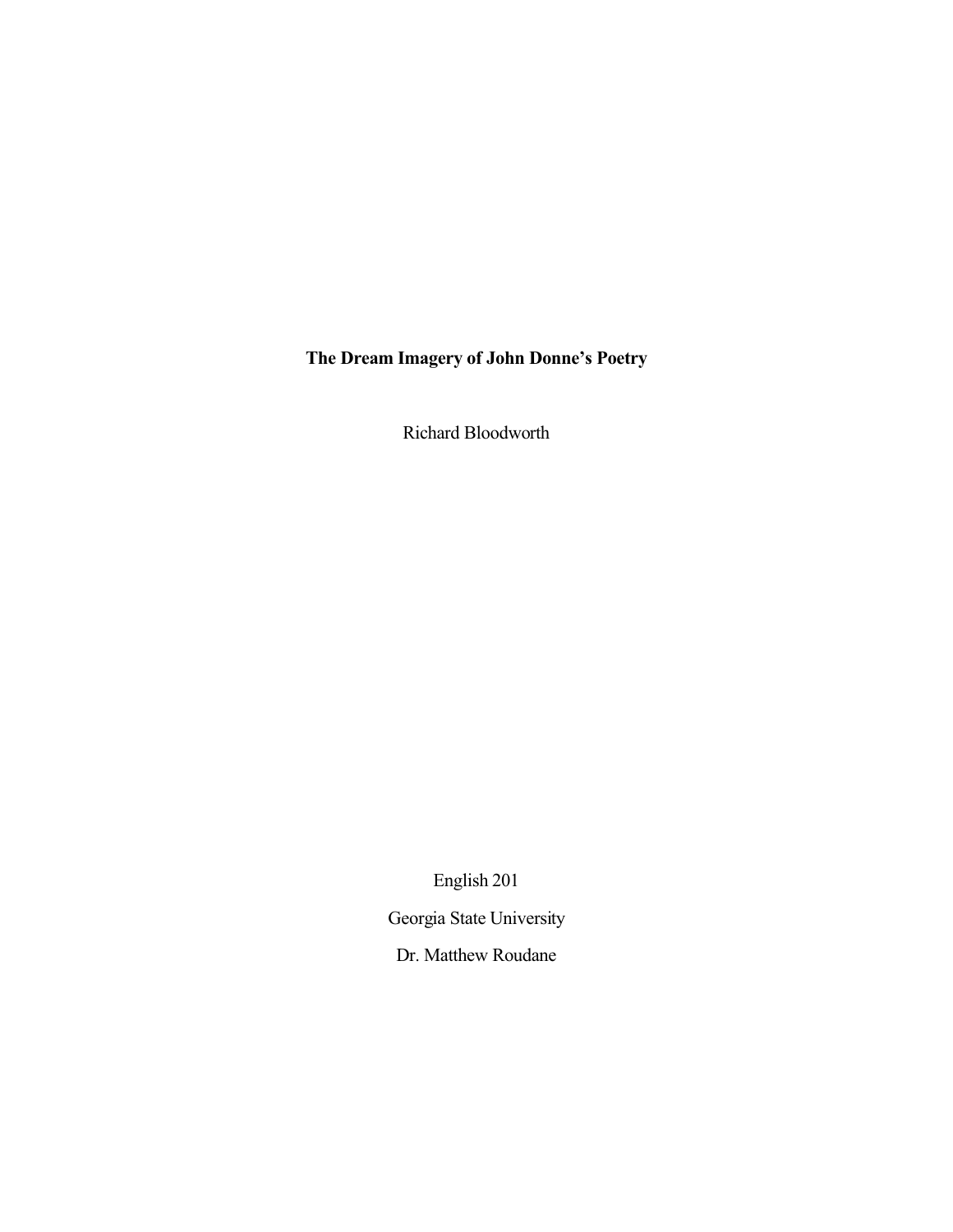Dreams precede reality: ideas exist before their actualization and implementation. The idea that dreams precede reality is certain since dreaming is the first step in the voyage into the subconscious realm of ideas and the creative expression, and resulting recombination, of thought. The poet must initiate the creative process by dreaming and formulating, then articulating, his ideas and poetry is the midwife between the subconscious and expressed ideas. Just as the architect must first have a concept before his building is realized, the painter must have a thought or image in mind to record, and the scientist must have an idea for an hypothesisto develop into theory and then into practice, so too does the poet have a poetic vision and dreaming initiates the creative mechanism. To analyze the dreaming process may help understand the process but may actually stifle the production of ideas whose manifestations are usually the resolution or recognition of a problem. John Donne employs in his poems the use of dream imagery to express his metaphysical and romantic thought and takes the reader on a journey through the universal and collective subconscious.

In *The Dream*, Mr. Donne refers to living a happy dream, that is, that life is a dream state (are we actually in a dream dreaming that we are awake?) unlike Shakespeare's Hamlet who, in his "To be or not to be" soliloquy he thinks of death as a sleep and a possible dream state: "what dreams may come when we have shuffled off this mortal coil?" (*Hamlet*; Act III, Scene I). In *The Dream* Donne says:

Dear love, for nothing less than thee

would I have broke this happy dream.

He mentions reason, or rational thought, as too strong for, or conquering "phantasy" or imagination. He mentions to his addressee or about and to whom the poem is written ( his wife? lover? friend? children? the reader of the poem?) that they wisely awakened him from his dream (brought him "down to earth") and in the process his "dream thou brok'st not, but continued'st it." Therefore, the spiritual quest, the quest and progress of the soul continues. Rather than interrupting his blissful dream they instead joined and became part of his continuing dream making us wonder if our dreams are actually reality and what we think are our actual lives are actually dreams. The subject, or addressee, of the poem he claims is truth: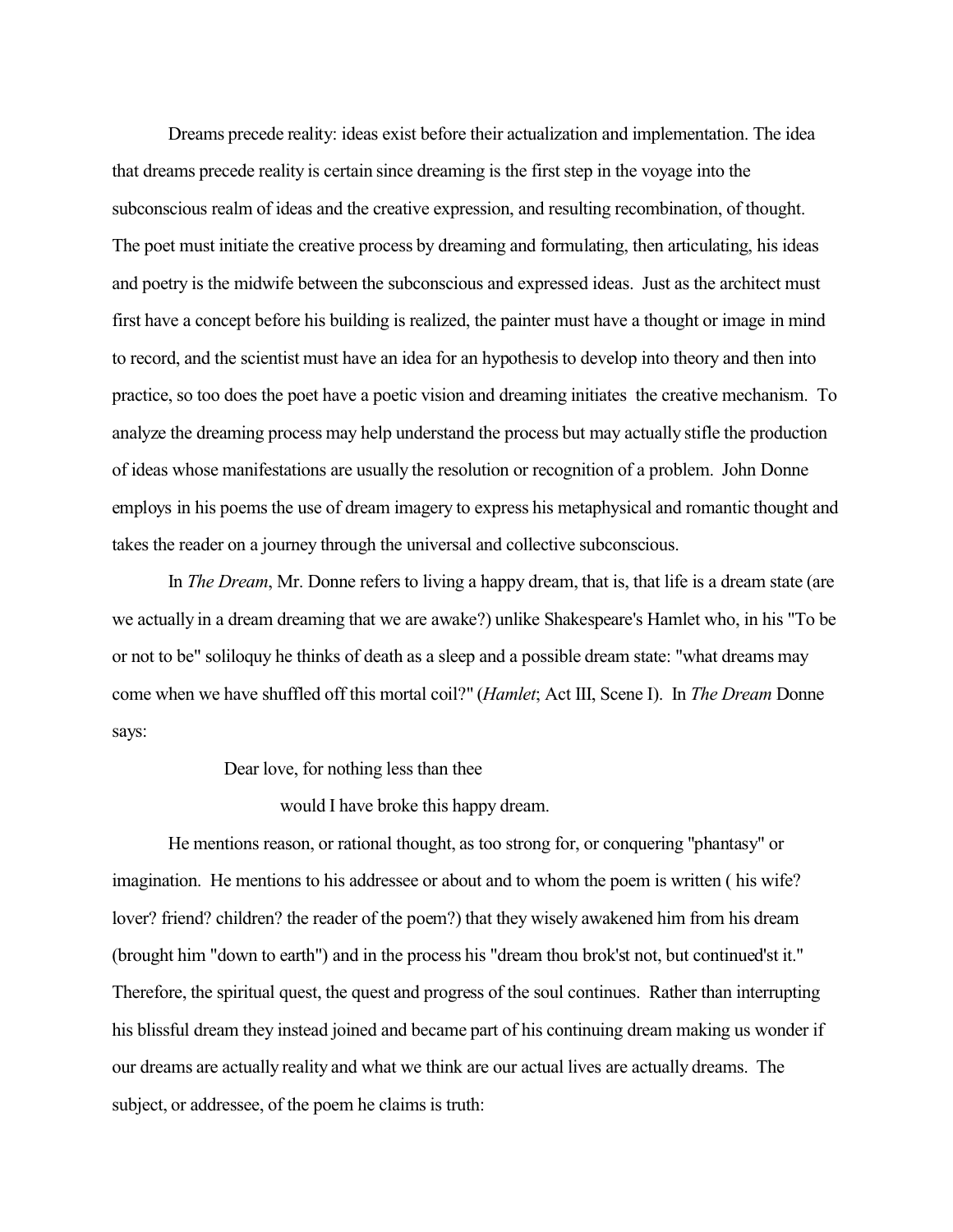Thou art so truth, that thoughts of thee suffice

To make dreams truths and fables histories.

Or, in other words, , the subject of the poem he says is truth and that his dreams are realized and become true by thinking about whom the poem is written: fiction becomes fact.

The quest for truth and its conceptual representation , whether visual or verbal is the goal of all artists. Ironically, the artist creates falsities or fictions that reveal elements of the truth (p. 98, *New Essays on Donne.*): "Art is a lie that reveals the truth", as Picasso paraphrased Nietzsche. Mystery is the predominant element of good poetry and universality is the common factor of great poetry like surprise, timing, and incongruity are factors of humor. Though, like analyzing humor too much makes something not funny, according to Donne too "much truth defeats all poetry," (p. 94, *New Essays on Donne*). In other words, the mystery is gone if all is explained. If too much is revealed in poetry, the magic dissolves. Poetry, like dreams and life, should not be completely understood: their essence being the mystery of life itself. Explicit explanation falls in the realm of non-fiction, prose, and science. Poetry should contain the element of the unknown like those voyages into the subconscious: dreams.

In the same poem he makes an allusion to the physical world by saying:

Enter these arms, for since thou thought'st it best

Not to dream all my dream, let's do the rest.

These lines seem to be something of a contradiction to his previous statement about the continuance of his dream but, then again, life and its reflection, art are full of contradictions so to whom he is speaking chose not to dream all of his particular vision. He mentions the intensity of his adored one as having eyes as intense as lightening and that awakened him from his spiritual slumber or happy dream. His love or loved one he thought was an angel (a lover of truth) at first sight. When he realized the subject of the poem could look into his heart "beyond an angel's art" he thought it obscene to think about anything but his love. He mentions how doubt enters into and corrodes relationships as well as fear, shame and honor. He observes how people snuff out each other's flames, using the metaphor of life being a brief candle or taper, which makes necessary the rekindling of the dream of hope.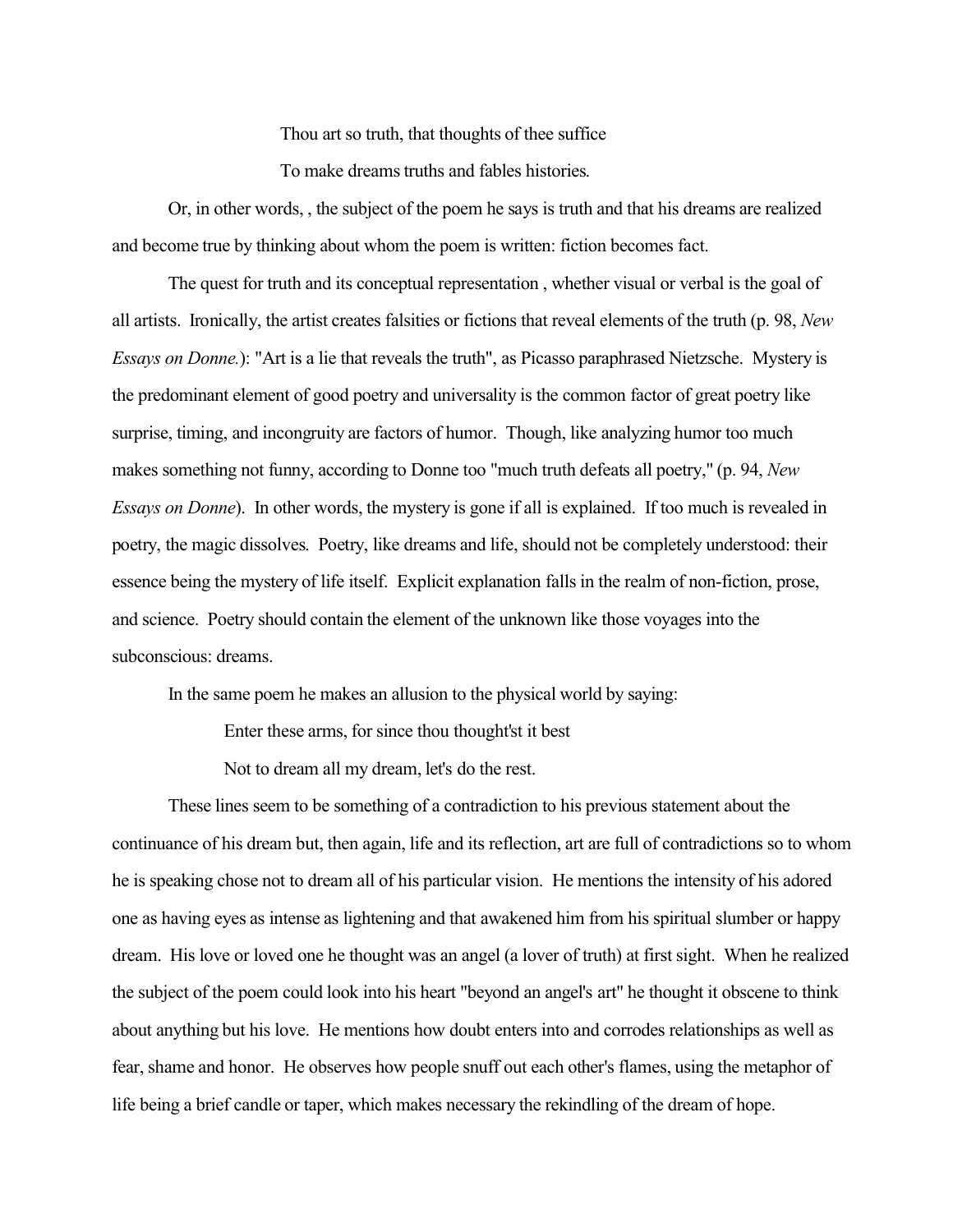In another poem, his unrhymed *Elegy X. The Dream*, Donne again employs the image of feminine beauty and love to create his metaphysical approach to searching for truth in satisfying relationships and begins with the line:

Image of her (whom I love, more than she)

which could assume the double meaning of the feminine object of desire not loving herself as much as he loves her or that he loves the *image* of her more than she. The metaphor of currency is used:

As Kings do coins to which their stamps impart

The value) go, and take my heart from hence,

and is appropriate since love is a current or flow of ideas and relationships between people. Honors or abilities oppresslesser spirits and the senses dull strong objects. When one is gone (through death, loss of faculty, or physical removal) then reason or rational thought leaves also and fantasy or imagination reigns and becomes all consuming, creating all forms of joy.

So if I dream I have you,

For all our joys are but fantastical.

And so I 'scape the pain, for pain is true;

and sleep, which locks up sense, doth lock out all.

To paraphrase, to escape pain is to escape truth, for pain is certain and an inevitable aspect of reality and sleep which may refer to Hamlet's sleep of death, causes us to be senseless and locks out all, alluding to physical or spiritual death.

The last section of the poem contains images of resolution and conclusion:

After such a fruition I shall wake

And, but the waking, nothing shall repent; or after a culmination of dreaming

the author will come to his senses and will regret nothing except the logical, rational awakening.

And shall to love more thankful sonnets make

Than if more honor, tears, and pains were spent

or praise romantic love in poetry rather than mentioning honor, fear, and shame.

But dearest heart, and dearer image, stay;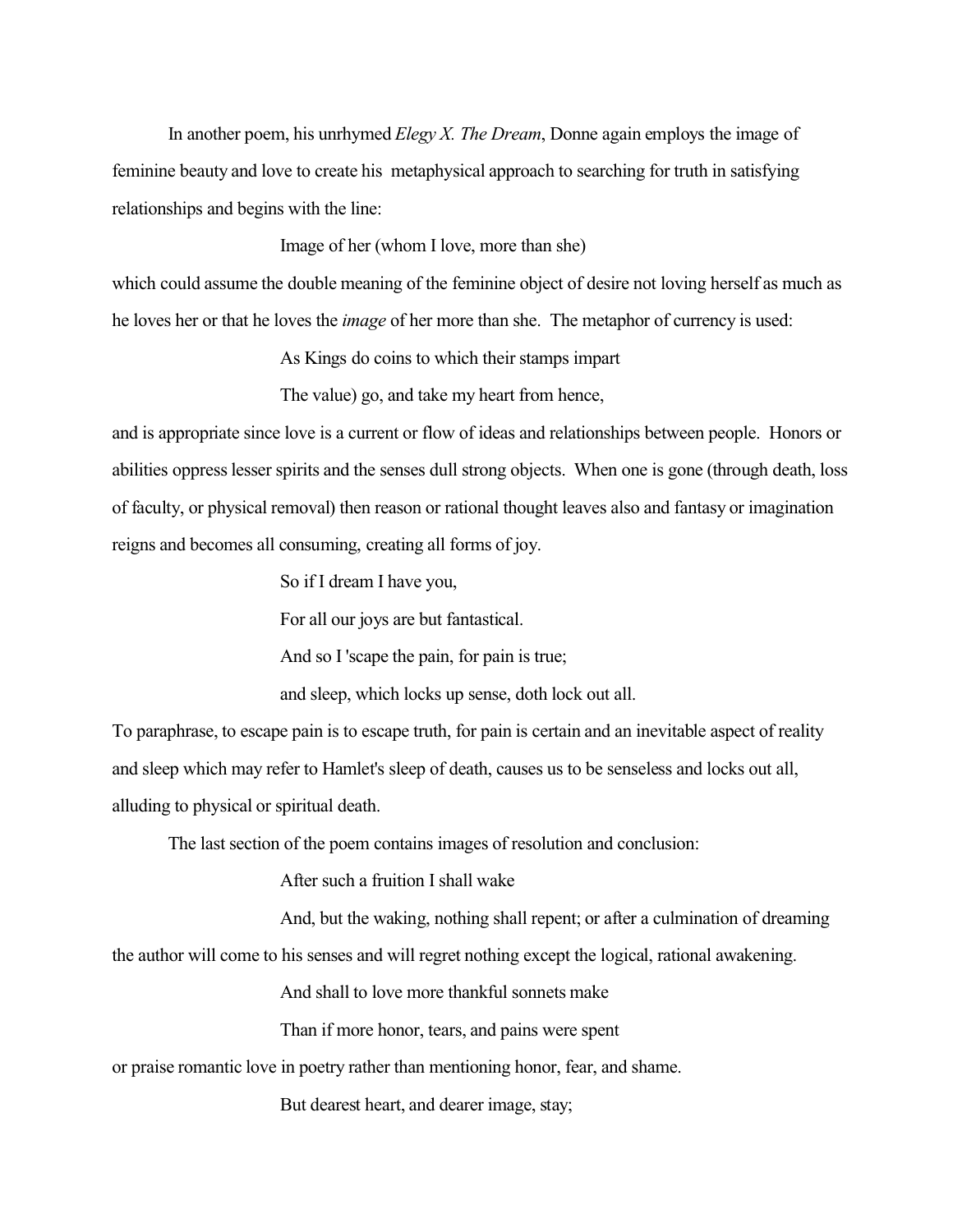Mr. Donne is pleading for his love to stay, and the image of that love, which is even sweeter, to also stay.

Alas, true joys at best are dream enough

or the joys of life are as enjoyable as pleasant dreams:

Though you stay here you pass too fast away,

For even at first life's taper is a snuff.

In other words, even if you stay on earth, your life, even if it is a long life, is but a brief, fleeting moment compared to geologic time:

Filled with her love, may I be rather grown

Mad with much heart than idiot with none.

Filled with a passionate love for his subject the speaker, Mr. Donne, would rather be insanely romantic with feeling and emotion than to be an unfeeling machine, a thought calling to mind the countering opposite wish of the late contemporary artist Andy Warhol, whose antiromantic desire was to become a machine without emotion, either painful or pleasant.

Dream images abound in literature from premonitions, forewarning, and the supernatural in Shakespeare's plays *Macbeth, Julius Caesar, A Midsummer's Night Dream, and The Tempest*:

> We are such stuff as dreams are made on, and our little life is rounded with a sleep. (*The Tempest*; Act IV, sc 1, line 156.)

Existentialist writers write about reality as an absurd not understandable dream play. Children's stories, songs, fairy tales, and fables all employ the images of the dream world, that area between consciousness and unconsciousness where unknown stirrings of the logical and rational thinking processes occur and take their visual and verbal form in surrealism and metaphysical poetry. Dreams have been analyzed in psychological writings including Sigmund Freud's *The Interpretation of Dreams* for their psychoanalytic content and their importance in the subconscious resolution of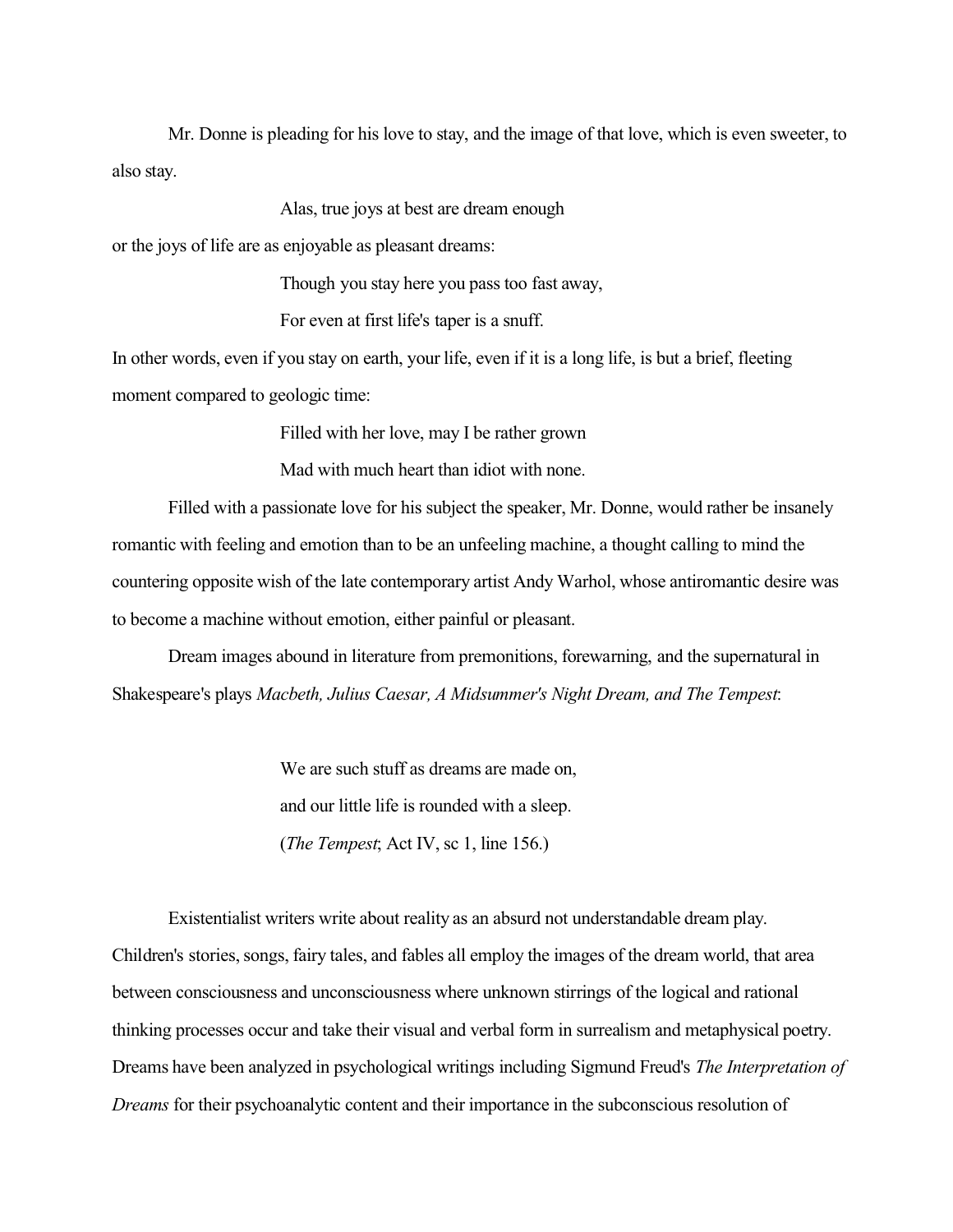predominantly interpersonal relationships and the acting out and ventilation of daily conflict and social frustration. The content of dreams can contain symbols of culturally relative significance sometimes known only to the dreamer and sometimes not even to him. Many artists, when asked to comment on their work do not themselves fully understand the meaning of the images they have created. This unknown quality or mystery is part of what gives art its appeal and intrigue and this can be the joy as well as the problem of interpreting any work of art, including the poetry of John Donne. If Mr. Donne were around today for someone to ask him the meaning of his poems he might say that he just liked the musical sound of the words, or that your guess was as good as his, or that he didn't know, or that he refused to limit the universality of his poetry by placing a narrow meaning on their content and saying that the meaning of the poems are contained only within the poem (the object) and the interpretation of the reader (the subject). His concise wording, like Emily Dickinson's, can be interpreted on so many levels that his poetry can have very different meanings to various readers. As his poetry progressed from the sensual to the sublime, his romantic, intellectual mind concerned the concept of love with its multitude of meaning.

The dream content is more disguised in some of his other poems among them *The Canonization* where love is taken to religious heights and the lovers' dream is to be totally consumed by each other in complete isolation from society. From the carnal, sensual love of eros to higher, nobler love of God (Truth?), all are forms or variations of the same emotion of devotion and dependency, relationships of mutual understanding and interdependence. As the spirit or soul progresses through childhood, adult life, and old age and eventually death, the soul transforms in interests from more selfconsuming concerns to more universal, societal interests. John Donne in his poetry captures the essence of this progression from naivete to maturity, from awareness to consciousness, and from innocence to experience.

Bringing the subconscious to consciousness through the dream mechanism is one of the methods Donne uses to reveal the human spirit and his concern with the quest for truth and beauty. While using the vague, highly interpretable use of dream images and its metaphysical ramifications and implications, Donne expands the universal human experience through collective consciousness and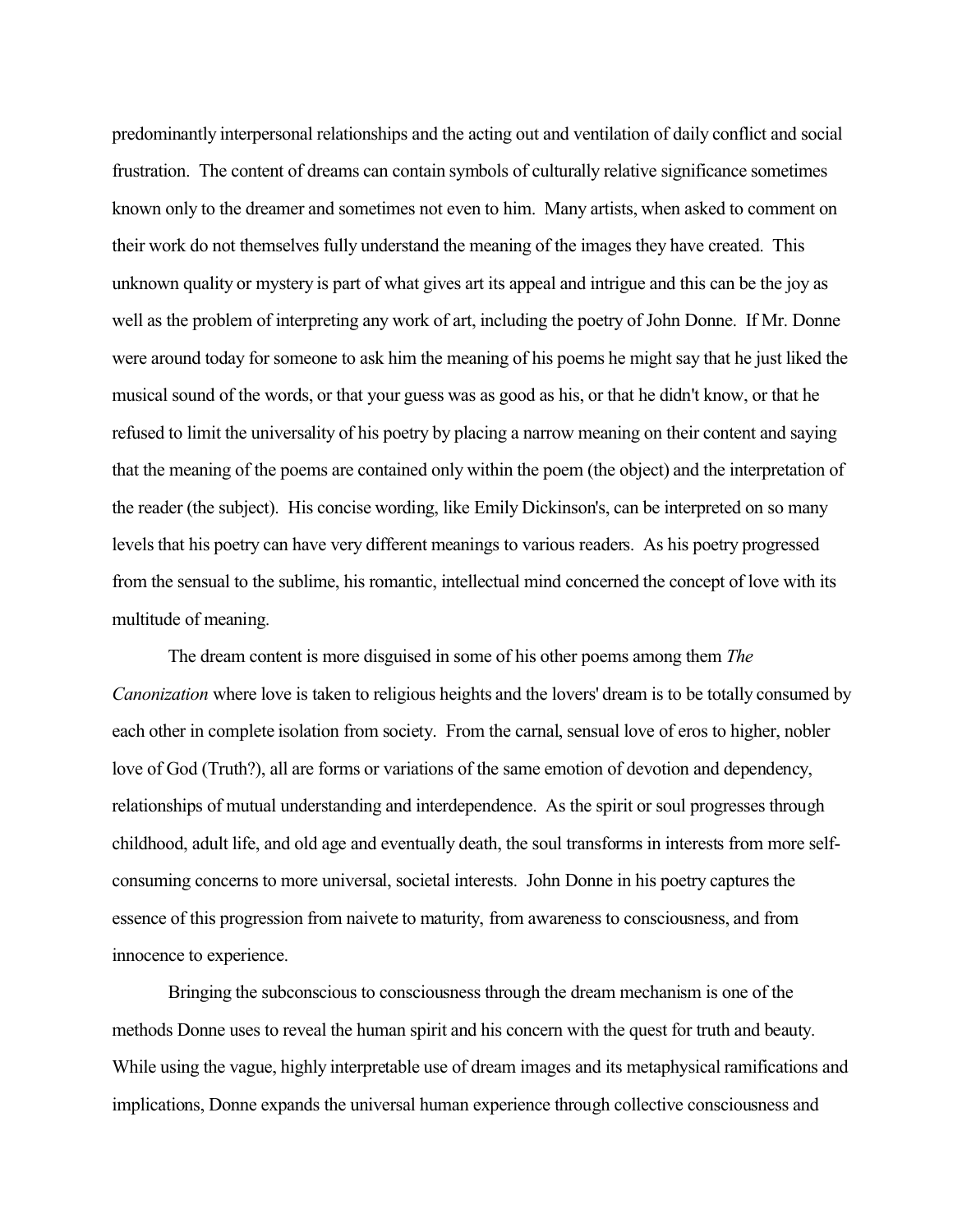expresses those innermost almost inexpressible feelings that everyone through an evolving, growing life experiences to some extent. In *The Good Morrow* Donne captures the fleeting, ephemeral nature of reality, where dreams are equated with reality, in one of the most succinctly romantic lines ever written perhaps, an image of unrequited love or unrealized desire:

> If ever any beauty I did see Which I desired and got; 'Twas but a dream of thee.